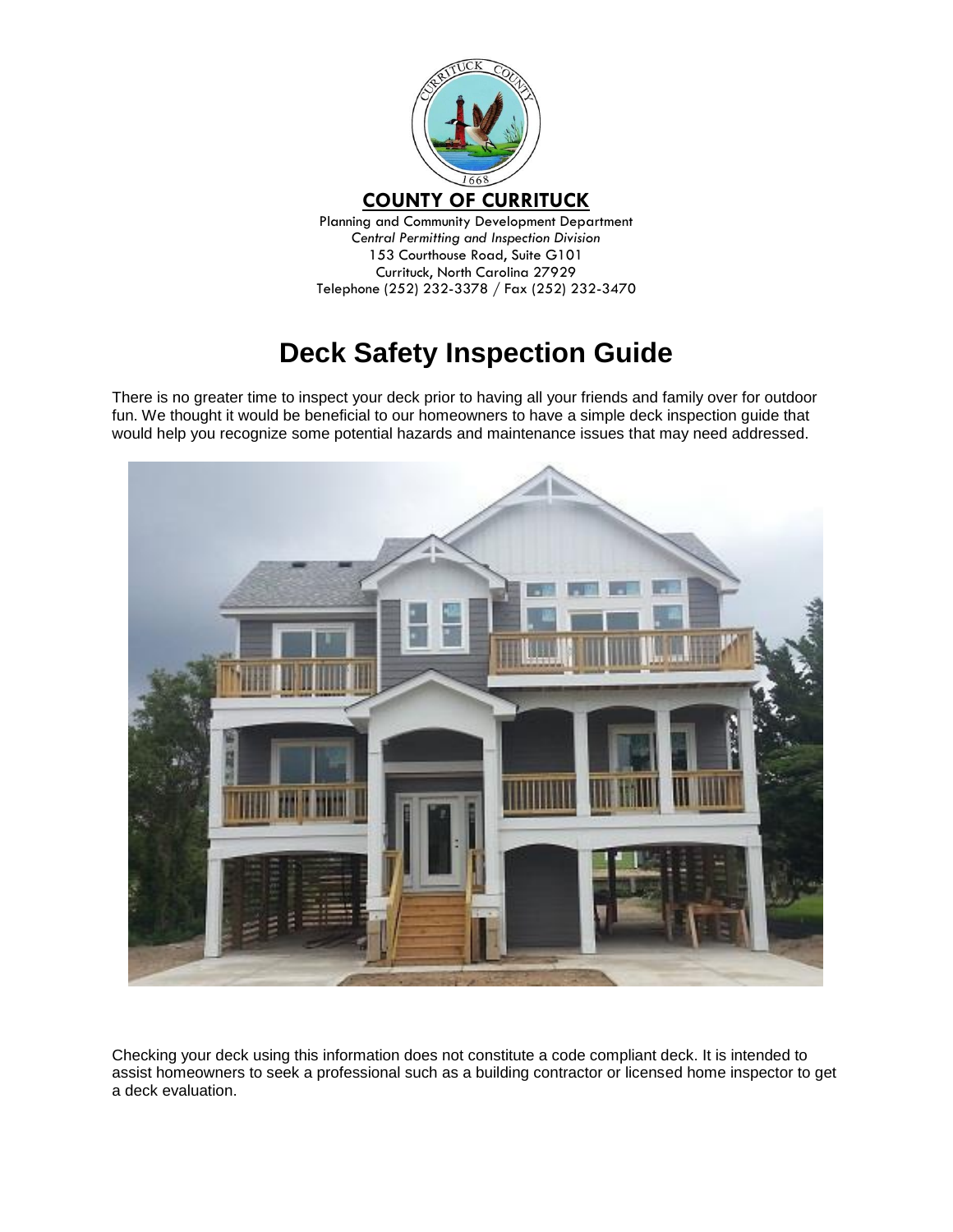# **Inspecting Your Deck**

Here are some helpful tips when it comes to inspecting an existing deck for structural safety.

# **1. Investigate the deck support posts/pilings**

Simply dig around the post/pilings and look for rot or bug damage. Also inspect the pile above ground for dry rot, cracking or splitting. A simple way to inspect for rot is to poke the wood with a screwdriver or ice pic. If you can easily penetrate  $\frac{1}{4} - \frac{1}{2}$  inch, break off a sliver of wood without splinters, or the wood is soft and spongy, decay may be present. You should visually inspect all deck components (joists, girders, deck boards, guardrails and stairs).



# **2. Deck attachment to house**

The most common reason for deck collapses is improper attachment at the house. If the deck is supported by the house, it should be attached with 5/8 inch through bolts. Bolt spacing is based on joist span. Less than 8 foot joist span requires 5/8 inch through bolts at 42 inch on center spacing in the deck band. Greater than 8 foot joist span requires 5/8 inch through bolts at 20 inch on center spacing in the deck band. Be on the lookout for rusted nails and rusted through bolts.

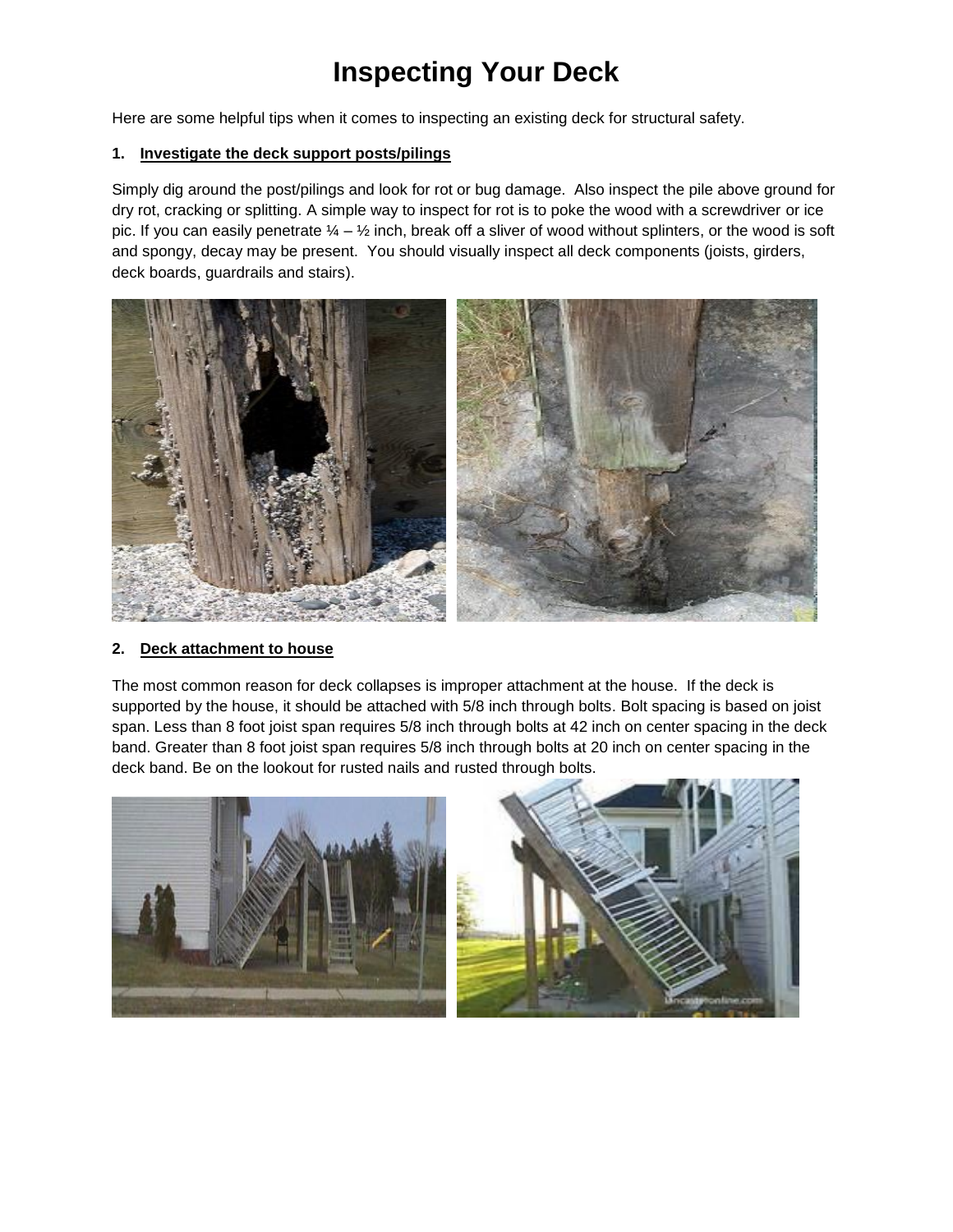# **3. Check the flashing at the house**

Improper flashing may lead to water infiltration and rot over time. It will eventually lead to structural issues. Flashing should run from top to bottom of deck band between the house and deck band. There should be counter flashing on the house that bends over deck band and joists. Then the house wrap would go over the counter flashing next. This can be hard to see after a deck is already built.



# **4. Proper joist support**

Joists can be supported by either a ledger board or by joist hangers. Things to look for concerning joist hanger problems. Nails are supposed to be installed in every hole with proper nails. Most screws are not approved for joist installation. Joist hangers shouldn't be bent or cut. Change rusted joist hangers. The joists should be seated fully in the joist hanger. A minimum 2 x 2 ledger with 3 – 16 d nails spaced 4" on center under each joist is the other method of supporting the joist.

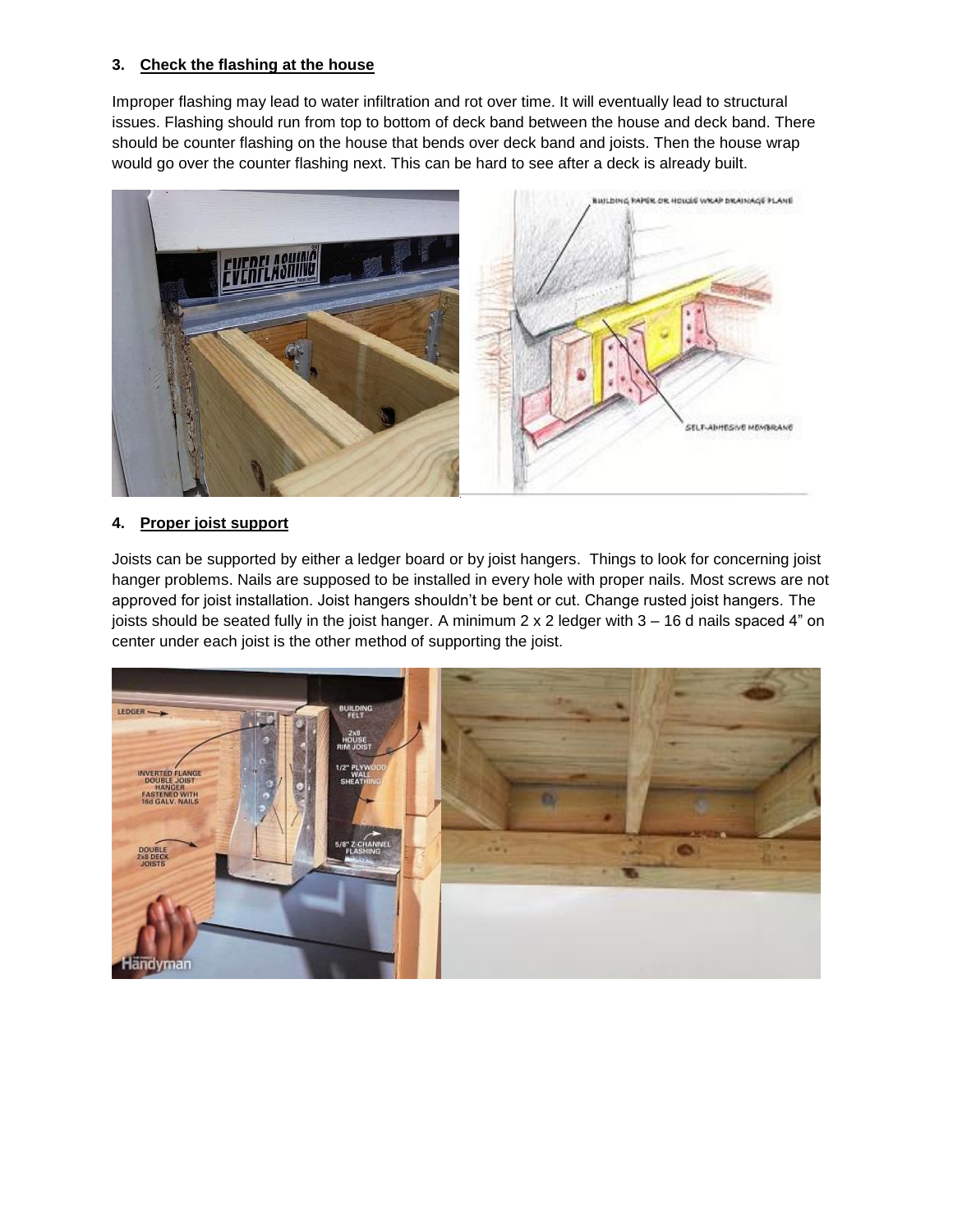#### **5. Joist spans**

Over spanned joists are dangerous as well. Measure your joists and review the table below to see how your joists compare to today's codes. Also keep in mind the age of your joists.

This table would be for deck joists with a 40 pound live load with a 10 pound dead load:

# **SOUTHERN PINE SPAN TABLES**

Maximum spans given in feet and inches<br>Inside to inside of bearings

| Table 12   Wet-Service Floor Joists – 40 psf Live Load, 10 psf Dead Load, 360 Deflection |                     |                        |             |             |           |                                   |                |                |                                       |                 |                 |
|------------------------------------------------------------------------------------------|---------------------|------------------------|-------------|-------------|-----------|-----------------------------------|----------------|----------------|---------------------------------------|-----------------|-----------------|
| Size                                                                                     | Spacing             | Grade                  |             |             |           |                                   |                |                |                                       |                 |                 |
| inches                                                                                   | inches<br>on center | <b>Visually Graded</b> |             |             |           | <b>Machine Stress Rated (MSR)</b> |                |                | <b>Machine Evaluated Lumber (MEL)</b> |                 |                 |
|                                                                                          |                     | <b>DSS</b>             | <b>No.1</b> | <b>No.2</b> | No.3      | 2400f - 2.0E                      | $1650f - 1.5E$ | $1500f - 1.6E$ | M-14 (1800-1.7)                       | M-29 (1550-1.7) | M-12 (1600-1.6) |
| 2x6                                                                                      | 120                 | $11 - 0$               | $10 - 4$    | $9 - 11$    | $8 - 2$   | $11 - 2$                          | $10 - 2$       | $10 - 4$       | $10 - 7$                              | $10 - 7$        | $10 - 4$        |
|                                                                                          | 16.0                | $10 - 0$               | $9 - 5$     | $9 - 0$     | $7 - 1$   | $10 - 2$                          | $9 - 2$        | $9 - 5$        | $9 - 7$                               | $9 - 7$         | $9 - 5$         |
|                                                                                          | 19.2                | $9 - 4$                | $8 - 10$    | $8 - 6$     | $6 - 5$   | $9 - 6$                           | $8 - 8$        | $8 - 10$       | $9 - 0$                               | $9 - 0$         | $8 - 10$        |
|                                                                                          | 24.0                | $8 - 8$                | $8 - 2$     | $7 - 7$     | $5 - 9$   | $8 - 10$                          | $8 - 0$        | $8 - 3$        | $8 - 5$                               | $8 - 5$         | $8 - 3$         |
| 2x8                                                                                      | 120                 | $14 - 5$               | $13 - 8$    | $13 - 1$    | $10 - 3$  | $14 - 8$                          | $13 - 4$       | $13 - 8$       | $13 - 11$                             | $13 - 11$       | $13 - 8$        |
|                                                                                          | 16.0                | $13 - 2$               | $12 - 5$    | $11 - 10$   | $8 - 11$  | $13 - 4$                          | $12 - 2$       | $12 - 5$       | $12 - 8$                              | $12 - 8$        | $12 - 5$        |
|                                                                                          | 19.2                | $12 - 4$               | $11 - 7$    | $10 - 10$   | $8 - 2$   | $12 - 7$                          | $11 - 5$       | $11 - 8$       | $11 - 11$                             | $11 - 11$       | $11 - 8$        |
|                                                                                          | 24.0                | $11 - 6$               | $10 - 4$    | $9 - 8$     | $7 - 3$   | $11 - 8$                          | $10 - 7$       | $10 - 10$      | $11 - 1$                              | $11 - 1$        | $10 - 10$       |
| 2x10                                                                                     | 120                 | $18 - 5$               | $17 - 5$    | $16 - 2$    | $12 - 6$  | $18 - 9$                          | $17 - 0$       | $17 - 5$       | $17 - 9$                              | $17 - 9$        | $17 - 5$        |
|                                                                                          | 16.0                | $16 - 9$               | $15 - 10$   | $14 - 0$    | $10 - 10$ | $17 - 0$                          | $15 - 6$       | $15 - 10$      | $16 - 2$                              | $16 - 2$        | $15 - 10$       |
|                                                                                          | 19.2                | $15 - 9$               | $14 - 8$    | $12 - 10$   | $9 - 10$  | $16 - 0$                          | $14 - 7$       | $14 - 11$      | $15 - 2$                              | $15 - 2$        | $14 - 11$       |
|                                                                                          | 24.0                | $14 - 8$               | $13 - 1$    | $11 - 5$    | $8 - 10$  | $14 - 11$                         | $13 - 6$       | $13 - 10$      | $14 - 1$                              | $14 - 1$        | $13 - 10$       |
| 2x12                                                                                     | 120                 | $22 - 5$               | $21 - 2$    | $19 - 1$    | $14 - 9$  | $22 - 10$                         | $20 - 9$       | $21 - 2$       | $21 - 7$                              | $21 - 7$        | $21 - 2$        |
|                                                                                          | 16.0                | $20 - 4$               | $19 - 1$    | $16 - 6$    | $12 - 10$ | $20 - 9$                          | $18 - 10$      | $19 - 3$       | $19 - 8$                              | $19 - 8$        | $19 - 3$        |
|                                                                                          | 19.2                | $19 - 2$               | $17 - 5$    | $15 - 1$    | $11 - 8$  | $19 - 6$                          | $17 - 9$       | $18 - 1$       | $18 - 6$                              | $18 - 6$        | $18 - 1$        |
|                                                                                          | 24.0                | $17 - 10$              | $15 - 7$    | $13 - 6$    | $10 - 5$  | $18 - 1$                          | $16 - 5$       | $16 - 10$      | $17 - 2$                              | $17 - 2$        | $16 - 10$       |

The spans in these tables were determined on the same basis as the code-recognized Span Tables for Joists & Rafters and Wood Structural Design Data, both published by the American Wood Council; concentrated loads and uplift loads caused by wind were not considered. See *Using These Tables and Design Assumptions* for additional<br>information. Applied loads are given in pounds per square fo The load duration factor, C<sub>D</sub>, is 1.0 unless shown as 1.15 for snow or 1.25 for construction loads. Listed spans are for dry-service conditions unless the table is labeled as<br>Wet-Service. Check sources of supply for avail

Reference design values for Southern Pine lumber are published by the Southern Pine Inspection Bureau after approval by the Board of Review of the American Lumber Standard Committee, Reference design values are based on normal load duration under the moisture service conditions specified. Because the strength of wood varies with conditions under which it is used, design values should only be applied in conjunction with appropriate design and service recommendations from the National Design Specification® (NDS<sup>®)</sup> for Wood Construction published by the American Wood Council.

The Southern Forest Products Association (SFPA) does not test lumber or establish design values. Accordingly, neither SFPA, nor its members, warrant that the design values and adjustment factors on which the span tables are based are correct, and disclaim responsibility for injury or damage resulting from the use of such span tables.

The conditions under which lumber is used in construction may vary widely, as does the quality of workmanship. Neither SFPA, nor its members, have knowledge of the quality of the materials, workmanship or construction methods used on any construction project, and, accordingly, do not warrant the technical data, design or performance of the lumber in completed structures.



**MAXIMUM SPANS: SOUTHERN PINE JOISTS & RAFTERS SOUTHERN FOREST PRODUCTS ASSOCIATION** 

Copyright @ 2013. Southern Forest Products Association. All rights reserved.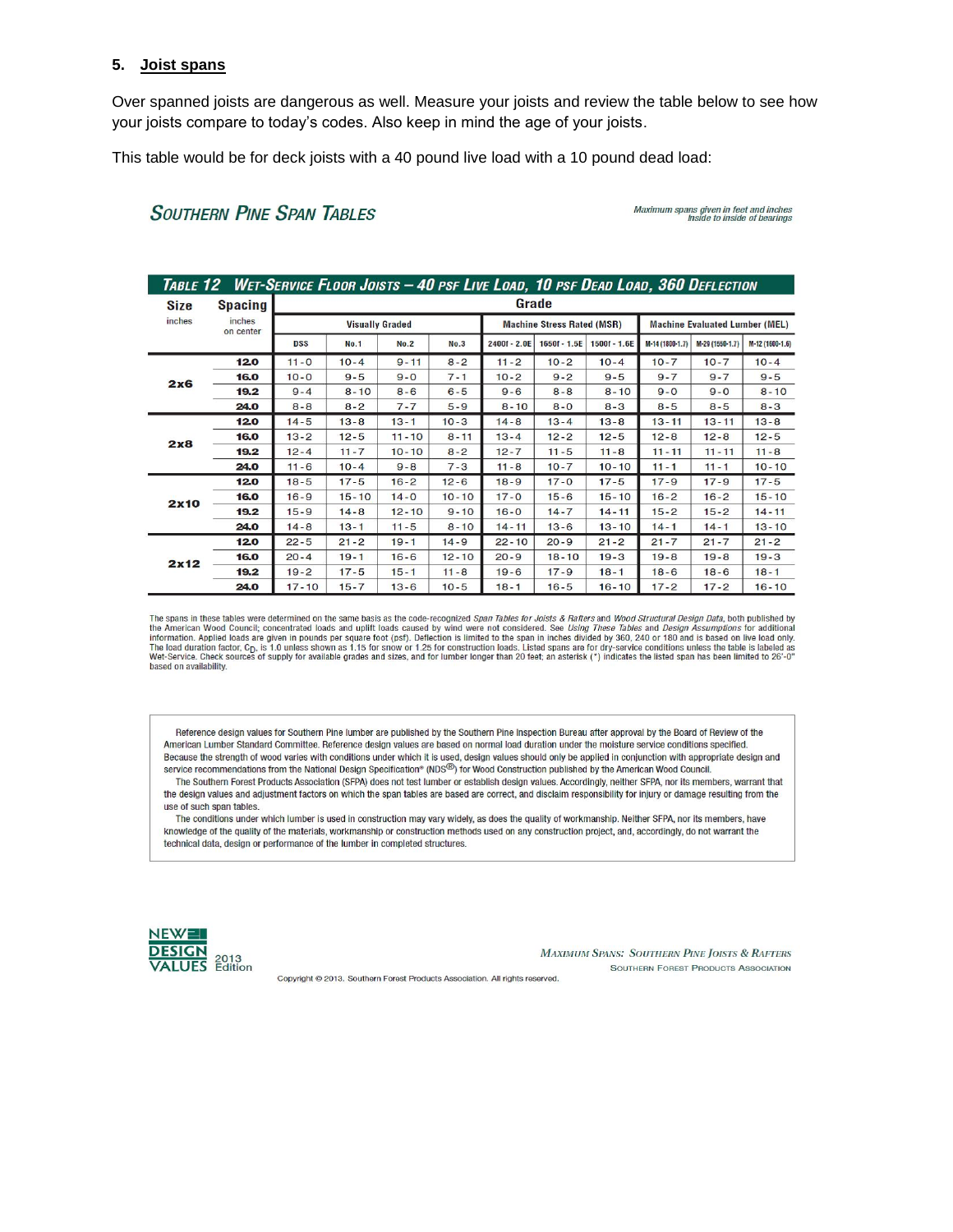# **6. Stairs and Guards**

Check any guardrails or handrails to be sure they are firmly held in place. Check also the risers and stringers to be certain they are securely attached and not decayed. If the riser of the stair treads is open, this opening should not allow a 4" sphere to pass through. The horizontal stair run of the stairs should not exceed 7 feet without additional support. Also, always keep stair pathways clear of planters, décor, toys and other items that can present a tripping hazard.



Guards and rails should be secure. This is especially important the higher your deck is off the ground. Maximum post spacing for the guardrail is 8 foot on center post to post with two 3/8 inch through bolts connecting to deck. Handrail height is 34 inch to 38 inch high measured vertically from a line connecting the leading edges of the stair tread. Guardrail height is a minimum 36 inches high above the deck walking surface. Vertical picket spacing shall not allow for a 4 inch sphere to pass through. Horizontal members in the guardrail assembly shall not allow for a 6 inch sphere to pass through. Required guards shall not have openings from the walking surface to the required guard height which allow passage of a 4 inch sphere.